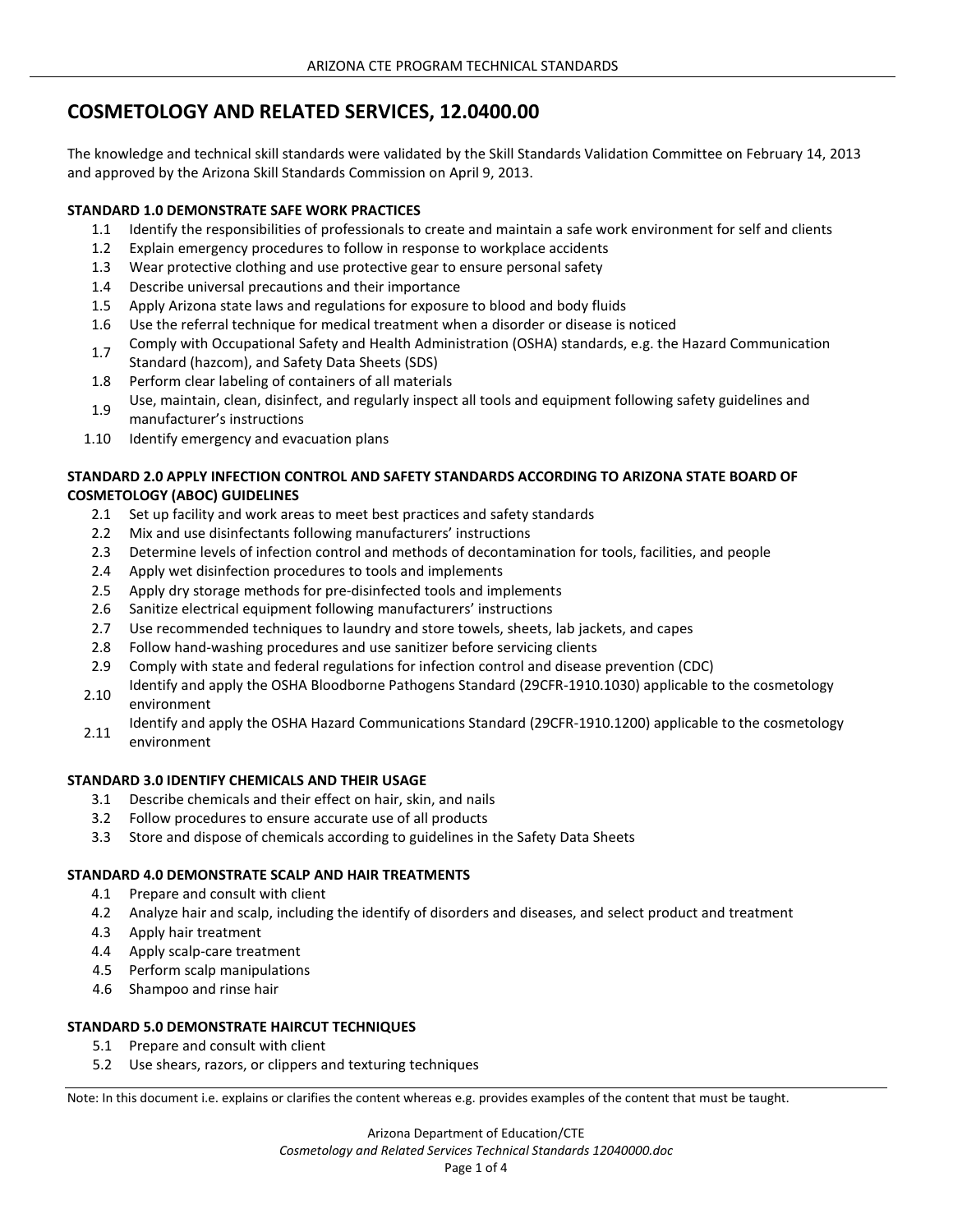- 5.3 Trim beard, mustache, and sideburns
- 5.4 Cut wig or hairpiece
- 5.5 Perform wet and dry cuts
- 5.6 Edge and clean neckline using bone structure of head and texture of hair

## **STANDARD 6.0 DEMONSTRATE CHEMICAL TEXTURIZING TECHNIQUES**

- 6.1 Prepare and consult with client
- 6.2 Analyze hair and scalp and select chemical and technique
- 6.3 Apply protective base at hairline, scalp, and ears
- 6.4 Perform texturing technique, e.g. rod placement service, permanent wave, or hair-relaxing
- 6.5 Perform readiness test, e.g. test curl test
- 6.6 Complete rinsing, blotting, and neutralizing techniques
- 6.7 Correct problems associated with permanent waving and hair-relaxing treatments

# **STANDARD 7.0 DEMONSTRATE STYLING TECHNIQUES**

- 7.1 Prepare and consult with client
- 7.2 Perform wet hairstyling techniques, including roller and wave placement
- 7.3 Complete style using a variety of techniques
- 7.4 Perform thermal styling techniques
- 7.5 Perform specialized styling techniques, e.g. braiding and extensions

## **STANDARD 8.0 DEMONSTRATE HAIR COLOR TECHNIQUES**

- 8.1 Prepare and consult with client
- 8.2 Perform FDA- and state-mandated patch test to determine sensitivity to product
- 8.3 Determine level of natural hair color
- 8.4 Select product and application technique
- 8.5 Perform product color mixing
- 8.6 Perform temporary, semi-permanent, permanent, or decolorizing procedure
- 8.7 Remove product from skin
- 8.8 Create special hair color effects
- 8.9 Perform corrective hair color service

#### **STANDARD 9.0 DEMONSTRATE MORPHOLOGY AND TREATMENT OF THE NAIL**

- 9.1 Consult with client to determine nail service, including the identify of nail diseases and disorders
- 9.2 Prepare client for selected nail service
- 9.3 Perform nail technology modalities and procedures

#### **STANDARD 10.0 DEMONSTRATE MORPHOLOGY AND TREATMENT OF THE SKIN**

- 10.1 Prepare and consult with client
- 10.2 Analyze skin for treatment
- 10.3 Recognize skin diseases and disorders
- 10.4 Perform selected facial service
- 10.5 Shape eyebrows
- 10.6 Apply makeup
- 10.7 Perform extraction technique
- 10.8 Perform skin modalities and treatments
- 10.9 Perform lash and eyebrow tinting
- 10.10 Apply artificial eyelashes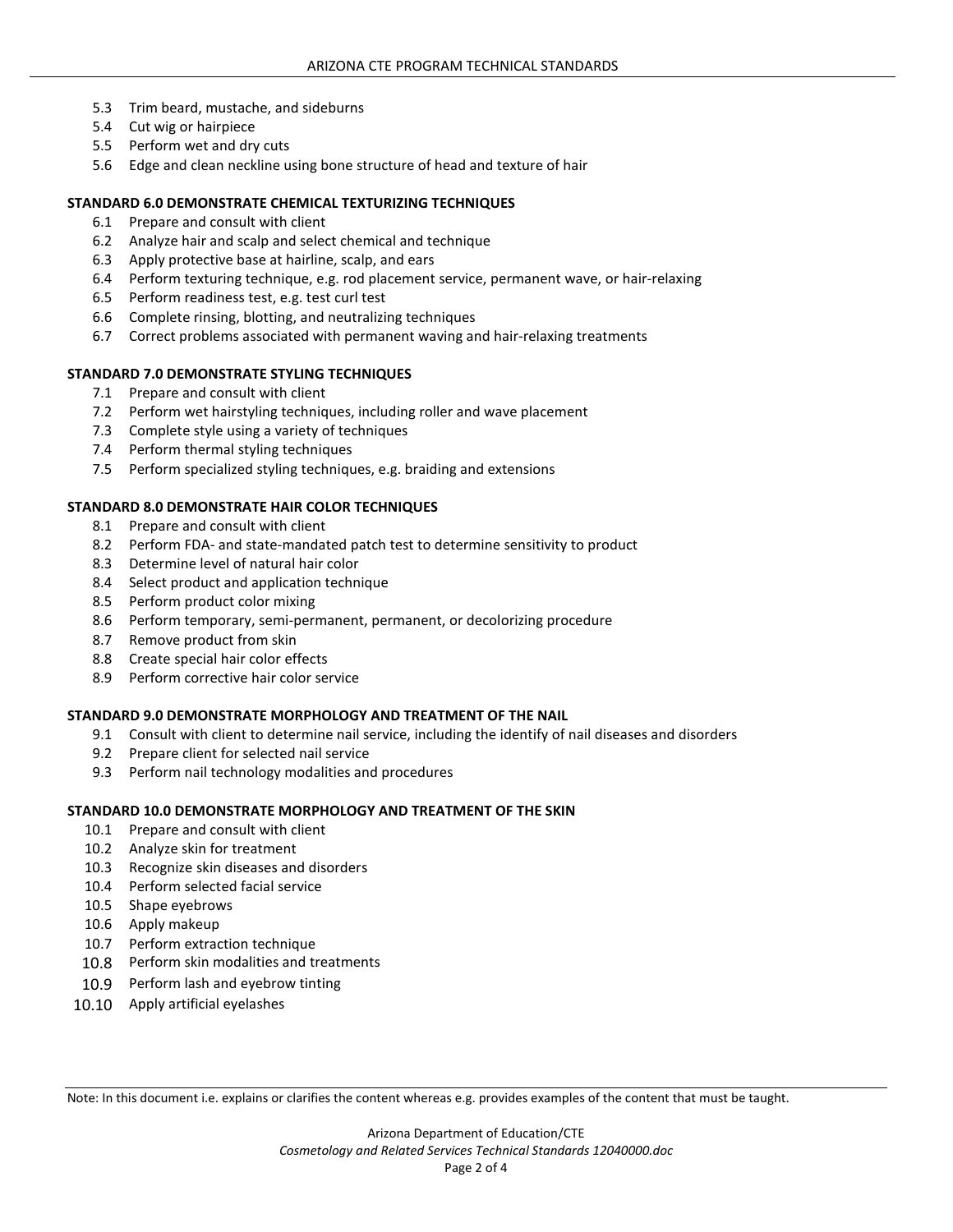#### **STANDARD 11.0 DEMONSTRATE PROFESSIONAL SKILLS**

- 11.1 Comply with city, county, state, and federal regulations
- 11.2 Perform reception desk duties, including customer service and scheduling
- 11.3 Promote hair care by using and retailing professional products
- 11.4 Determine payment and provide change for payment of services
- 11.5 Create sales and tip records
- 11.6 Perform dispensary duties, including inventory control
- 11.7 Explain salon policies and resolve client conflicts with supervisors
- 11.8 Record information on client record card and maintain filing system
- 11.9 Complete task sheet for end of shift

## **STANDARD 12.0 DEMONSTRATE ORAL COMMUNICATION SKILLS**

- 12.1 Use questioning techniques to obtain needed information for client consulting
- 12.2 Interpret oral and nonverbal communication of clients
- 12.3 Apply active listening skills during communications
- 12.4 Communicate using culturally sensitive language for a diverse clientele
- 12.5 Perform good customer relations and telephone etiquette

## **STANDARD 13.0 EXAMINE THE IMPORTANCE OF ENTREPRENEURSHIP**

- 13.1 Identify factors that contribute to success of a salon, including personal traits
- 13.2 Compare and contrast advantages and disadvantages of sole proprietorships, partnerships, and corporations
- 13.3 Describe components of a business plan, including a floor plan
- 13.4 Identify laws, rules, and regulations of the Arizona State Board of Cosmetology for state compliance
- 13.5 Identify licensing, certification, and industry credentialing requirements in salon ownership
- 13.6 Identify business skills needed to operate a business
- 13.7 Perform knowledge of business finances
- 13.8 Analyze the relationship of customer service and customer satisfaction to the success of business

# **STANDARD 14.0 USE INFORMATION TECHNOLOGY TOOLS**

- 14.1 Identify personal information management (PIM) applications to increase workplace efficiency
- 14.2 Apply computer software and applications to access, create, manage, integrate, and store information (e.g. word
- processing, spreadsheets, electronic calendar, email, and Internet access)
- 14.3 Demonstrate basic computer hardware skills

# **STANDARD 15.0 DEMONSTRATE MATHEMATICS KNOWLEDGE AND SKILLS**

- 15.1 Identify math skills as they apply to cosmetology services
- 15.2 Draw, read, and report using graphs, charts, and tables
- 15.3 Measure time, temperature, distance, capacity, and mass/weight
- 15.4 Make, use, and convert weights and measures using both traditional and metric units
- 15.5 Organize and communicate results obtained by observations and experimentation
- 15.6 Differentiate between a digital clock and an analog clock
- 15.7 Convert to and from 12-hour time format and 24-hour format
- 15.8 Analyze and apply data and measurements to solve problems in the cosmetology environment

# **STANDARD 16.0 SOLVE PROBLEMS BY ANALYZING AND APPLYING DATA AND MEASUREMENTS**

- 16.1 Develop scientific recommendations based on data
- 16.2 Identify science as it applies to decontamination and infection control
- 16.3 Identify chemistry as it applies to products used in the salon